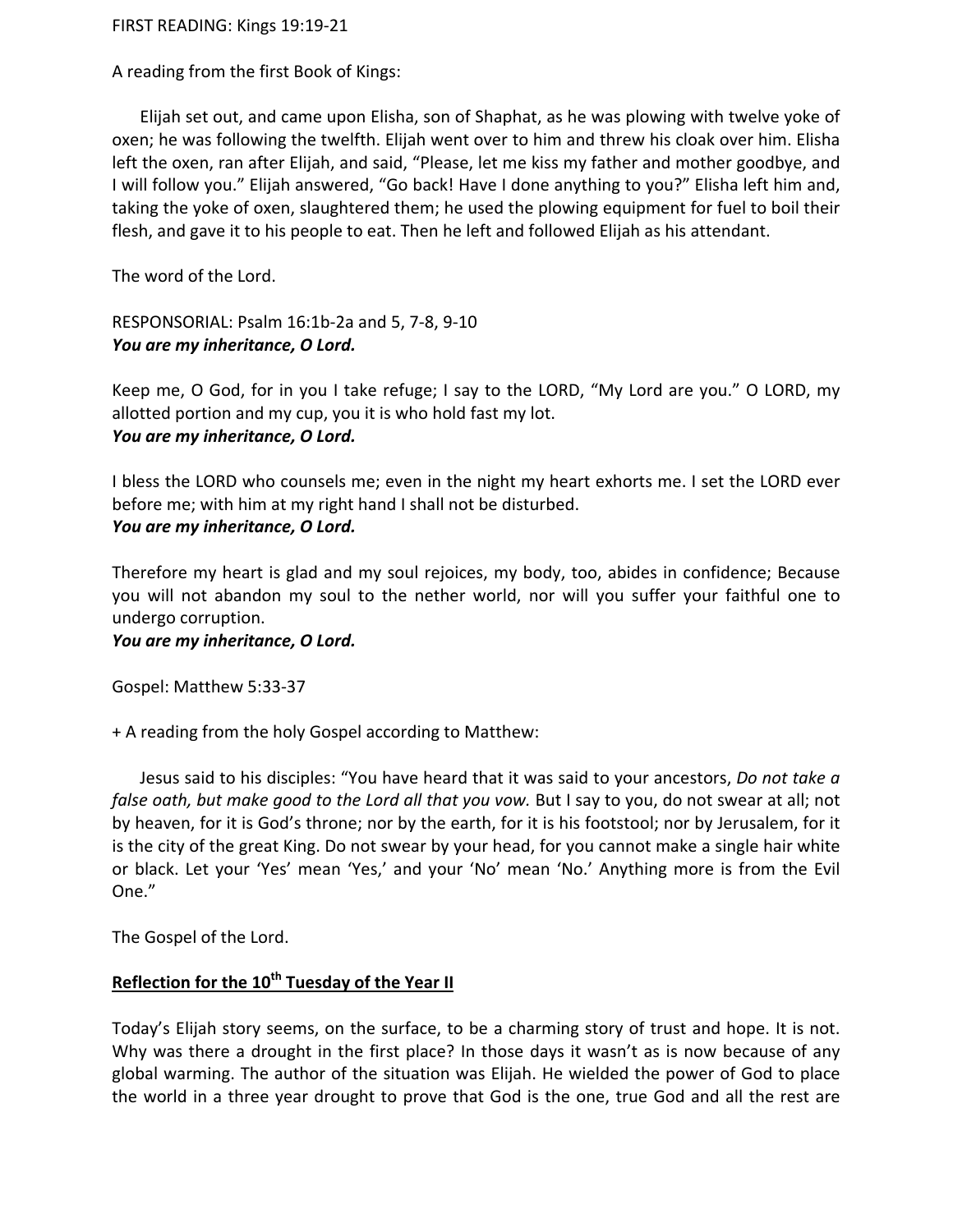mere idols created in the image of humans. This woman and her son lucked out. God chose them to survive starvation and thirst. They had to toil for this status too by housing and feeding Elijah, who was God's prophet. The neighboring families likely died.

When I tell it this way, there is no charm. What's at stake was this woman's, her son's and Elijah's very lives. Her choice held the balance. She trusted this Man of God. She wasn't even Jewish. That's the true power of this passage. This pagan woman trusted God and cared for God's prophet. This story always reminds me of an old Kingston Trio song, "You've Got to Prime the Pump." Old pumps had leather washers to create the pumping suction. These dry out and have to be wet or primed. To do that, one would leave a single sealed jar of water that had to be poured into the pump first. A thirsty traveler could be tempted to drink it instead. Priming the pump would give lots of water. Drinking the jar first would get no more water.

There's another aspect to this story. All people knew, according to 1 Kings, of the situation that caused the drought. Ahab, the king of Israel, allowed his wives to worship their own gods, small "g." His marriages may have been more for political gain and regional peace. They were daughters of neighboring kings and princes. His prime wife was the infamous Jezebel. The main idol god was Baal who was a fertility god. Elijah, during a three year drought was proving to everybody that there were no gods but God, YHWH. The story focused on proof of God and not on the havoc, destruction and death the situation brought about. It was Elijah who invoked the power of God as punishment. Today we can blame global warming for droughts; based upon human activity. In those days drought was an act of God.

This woman was pagan and she heeded the call of God and of God's prophet. This was also a lesson for the Jewish king Ahab. He heeded nothing from God or his prophet. He was a believer and supposedly ruling on the throne in God's name. With this Pagan widow's trust and faith, Elijah intended to shame the honor of Ahab. This story is an insult and a scandal to Ahab. From our modern, American viewpoint we don't see what the story implied to Ahab and the Jewish people. God saved a Pagan woman and her son and not God's people. Our lesson from this passage can be to be mindful of our behavior as we live in God's presence and turn to God if and when we sin. Through faith God has saved us and will forgive all our sins.

How many times have we heard the line of this gospel? "You are the salt of the earth!" What does that mean in our usage of it? You're just like me and I can rely on you. Some one like this is a great gift; faithful and dependable. It can also mean; I can take you for granted. What did Jesus actually mean? Did he mean it like we do? First salt is always salt. If salt stops being salty, it's no longer salt. Jesus has called his disciples, and us, faithful. Jesus has paid us all a powerful compliment. However, this story has a cultural context that we may not know.

A slab of salt is used in ovens that burn animal dung as fuel. It turns out that the dried manure will burn better and hotter when burned on a slab of salt. The salt acts as a catalyst for a fine, hot fire. But, after a time of use, the catalytic effect lessens and needs to be replaced. Salt was as precious as gold in many cultures. Part of a Roman legionnaire's salary was paid with salt. It is essential for life. Our blood has the same basic PH as the ocean. It can preserve food. So, when we call someone the "salt of the earth," we recognize the value of another precious person.